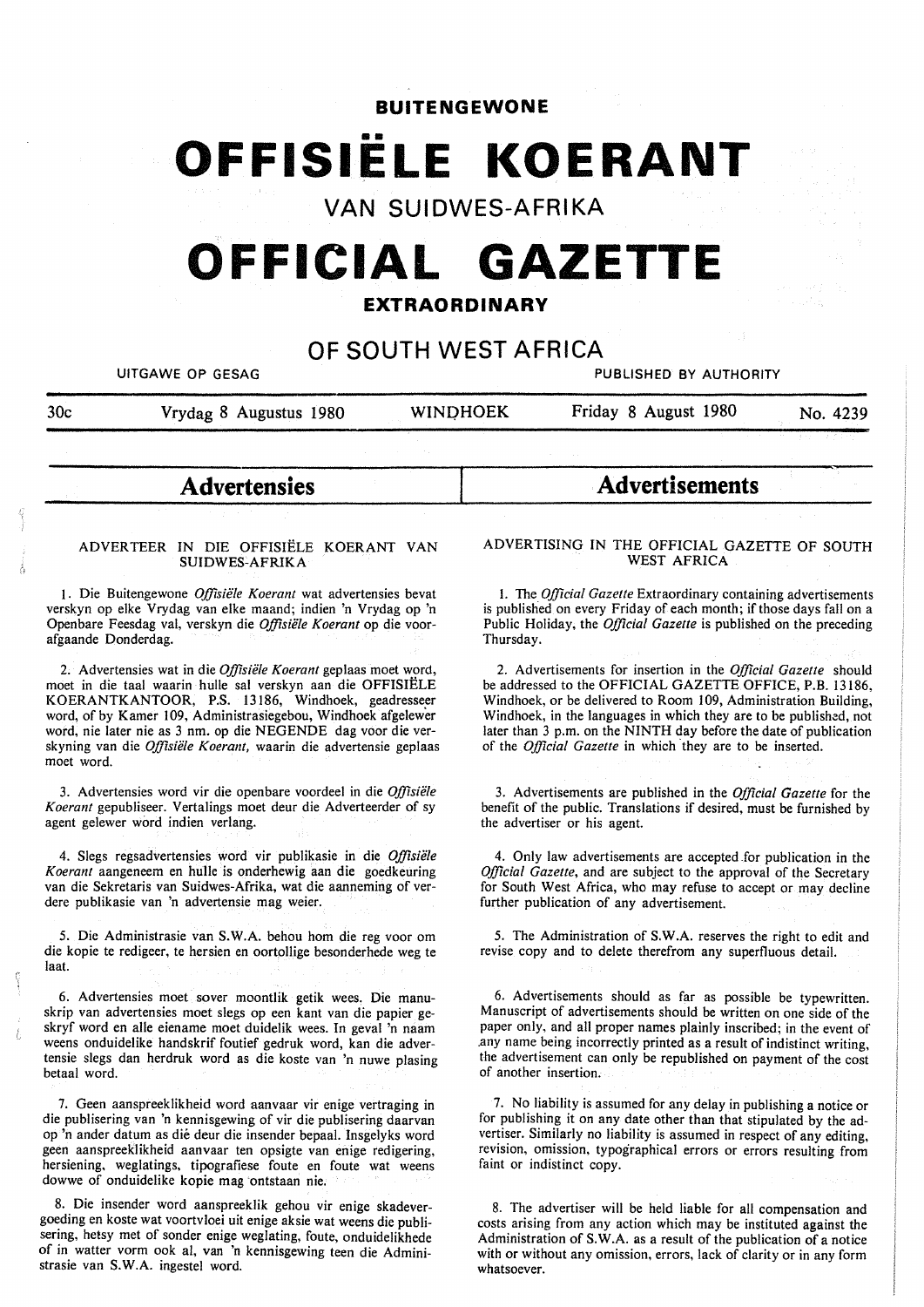*Standardised notices* 

9. Die jaarlikse intekengeld op *die,Offisiiile Koerant* is Rl2,50 posvry in hierdie Gebied en die Republiek van Suid-Afrika, verkrygbaar by die here Die Suidwes-Drukkery Beperk, Posbus 2196, Windhoek. Oorsese intekenaars moet posgeld vooruit betaal. Enke! eksemplare van die *Offisiiile Koerant* is verkrygbaar van die here Die Suidwes-Drukkery Beperk, Posbus 2196, Windhoek, teen 30c per eksemplaar: Eksemplare word vir slegs twee jaar in voorraad gehou.

1 O. Die koste vir die plasing van kennisgewings is soos volg en is betaalbaar by wyse van tjeks, wissels, pos- of geldorders:

# **LYS VAN V ASTE TARIEWE**

| Gestandaardiseerde kennisgewings                                                                                                                                                                          | Tarief per<br>plasing |
|-----------------------------------------------------------------------------------------------------------------------------------------------------------------------------------------------------------|-----------------------|
|                                                                                                                                                                                                           | R                     |
|                                                                                                                                                                                                           | 6,00                  |
|                                                                                                                                                                                                           | 5,00                  |
| Boedelwettekennisgewings: Vorms J. 297, J. 295, J.                                                                                                                                                        |                       |
| Derdeparty-assuransie-eise om skadevergoeding                                                                                                                                                             | 2,00<br>2,50          |
| Insolvensiewet- en maatskappywettekennisgewings: J                                                                                                                                                        |                       |
|                                                                                                                                                                                                           | 4,00                  |
| L.W. $-$ Vorms 2 en $6 -$ by komstige verklarings<br>volgens woordetal-tabel, toegevoeg tot die basiese<br>tarief.                                                                                        |                       |
| Naamsverandering (vier plasings)                                                                                                                                                                          | 25,00                 |
| Naturalisasiekennisgewings (insluitende 'n herdruk vir                                                                                                                                                    |                       |
| Onopgeëiste geld — slegs in die buitengewone $Of\hat{U}$ -                                                                                                                                                | 2,00                  |
| siële Koerant, sluitingsdatum 15 Januarie (per in-                                                                                                                                                        |                       |
| skrywing van "naam, adres en bedrag")                                                                                                                                                                     |                       |
|                                                                                                                                                                                                           | 0,80<br>5,00          |
| Slumopruimingshofkennisgewings, per perseel                                                                                                                                                               | 4.00                  |
| Verlore lewensversekeringspolisse                                                                                                                                                                         | 2,00                  |
|                                                                                                                                                                                                           |                       |
| Nie-gestandaardiseerde kennisgewings<br>Dranklisensie-kennisgewings (in buitengewone Offi-<br>siële koerante, t.w. Junie/Tvl. November/Kaap,<br>Januarie/O.V.S., April/Natal) per tweetalige aan-<br>soek | 7,00                  |
|                                                                                                                                                                                                           |                       |
| Geregtelike en ander openbare verkope:                                                                                                                                                                    |                       |
| Geregtelike verkope                                                                                                                                                                                       | 18,00                 |
| Openbare veilings, verkope en tenders:                                                                                                                                                                    |                       |
|                                                                                                                                                                                                           | 6,00                  |
|                                                                                                                                                                                                           | 15,00                 |
| Handelsmerke in Suidwes-Afrika                                                                                                                                                                            | 23,00                 |
| Likwidateurs en ander aangesteldes se kennisgewings                                                                                                                                                       | 11,00                 |
|                                                                                                                                                                                                           | 7,00                  |
|                                                                                                                                                                                                           |                       |
| Maatskappykennisgewings:                                                                                                                                                                                  |                       |
| Kort kennisgewings: Vergaderings, besluite, aan-<br>bod van skikking, omskepping van maatskappy,                                                                                                          |                       |
| vrywillige likwidasies, ens.; sluiting van oordrag-                                                                                                                                                       |                       |
| of lederegisters en/of verklarings van dividende<br>Verklaring van dividende met profystate, notas in-                                                                                                    | 11,00                 |
|                                                                                                                                                                                                           | 25,00                 |
| Lang kennisgewings: Oordragte, veranderings met                                                                                                                                                           |                       |
| betrekking tot aandele of kapitaal, aflossings, be-<br>sluite, vrywillige likwidasies                                                                                                                     | 37,00                 |
| Orders van die Hof:                                                                                                                                                                                       |                       |
| Voorlopige en finale likwidasies of sekwestrasies<br>Verlatings of veranderings in kapitaal, samesmel-                                                                                                    | 14,00                 |
| tings, aanbod van skikking                                                                                                                                                                                | 37,00                 |

Geregtelike besture. *kurator bonis* en soortgelyke

9. The subscription for the *Official Gazette* is Rl2,50 per annum, post free in this Territory and the Republic of South Africa, obtainable from Messrs. The Suidwes-Drukkery Limited, P.O. Box 2196, Windhoek. Postage must be prepaid by overseas subscribers. Single copies of the *Official Gazette* may be obtained from The Suidwes-Drukkery, Limited, P. 0. Box 2196, Windhoek, at the price of 30 c per copy. Copies are kept in stock for only two years.

10. The charge for the insertion of notices is as follows and is payable in the form of cheques, bills, postal or money orders:

#### LIST OF FIXED TARIFF RATES

|                                                                                                                                                  | insertion |
|--------------------------------------------------------------------------------------------------------------------------------------------------|-----------|
|                                                                                                                                                  | R         |
| Administration of Estates Acts notices: Forms J. 297                                                                                             |           |
|                                                                                                                                                  | 2,00      |
|                                                                                                                                                  | 5,00      |
|                                                                                                                                                  | 5,00      |
| Change of name (four insertions)                                                                                                                 | 25,00     |
| Insolvency Act and Company Acts notices: J 28, J 29,                                                                                             | 6,00      |
|                                                                                                                                                  | 4,00      |
| N.B. - Forms 2 and 6 - additional statements ac-<br>cording to word count table, added to the basic<br>tariff.                                   |           |
| Naturalisation notices (including a reprint for the ad-                                                                                          | 2,00      |
|                                                                                                                                                  | 2,00      |
| Slum Clearance Court notices, per premises                                                                                                       | 4,00      |
| Third party insurance claims for compensation                                                                                                    | 2,50      |
| Unclaimed moneys - only in the extraordinary<br>Official Gazette, closing date 15 January (per en-                                               | na pr     |
| try of "name, address and amount")                                                                                                               | 0,80      |
|                                                                                                                                                  |           |
| Non-standardised notices                                                                                                                         |           |
| Company notices:                                                                                                                                 |           |
| Short notices: Meetings, resolutions, offer of com-<br>promise, conversion of company, voluntary<br>windings-up; closing of transfer or members' |           |
| registers and/or declaration of dividends<br>Declaration of dividend with profit statements, in-                                                 | 11,00     |
| Long notices: Transfers, changes with respect to<br>shares or capital, redemptions, resolutions, volun-                                          | 25,00     |
|                                                                                                                                                  | 37,00     |
| Liquidator's and other appointees' notices                                                                                                       | 7,00      |
| Liquor Licence notices (in extraordinary Gazettes,<br>viz. June/Tvl, November/Cape, January/O.F.S.,                                              |           |
| April/Natal), per bilingual application                                                                                                          | 7,00      |
| Orders of the Court:                                                                                                                             |           |
| Provisional and final liquidations or sequestra-                                                                                                 |           |
| tions<br>Reductions or changes in capital mergers, offer of                                                                                      | 14,00     |
| Judicial managements, curator bonis and similar                                                                                                  | 37,00     |
|                                                                                                                                                  | 37,00     |
|                                                                                                                                                  | 4,00      |
| Supersessions and discharge of petitions (J 158)                                                                                                 | 4.00      |
| Sales in execution and other public sales:                                                                                                       |           |
| Public auctions, sales and tenders:                                                                                                              | 18,00     |
|                                                                                                                                                  | 6,00      |
|                                                                                                                                                  | 15,00     |
|                                                                                                                                                  |           |

*Rate per*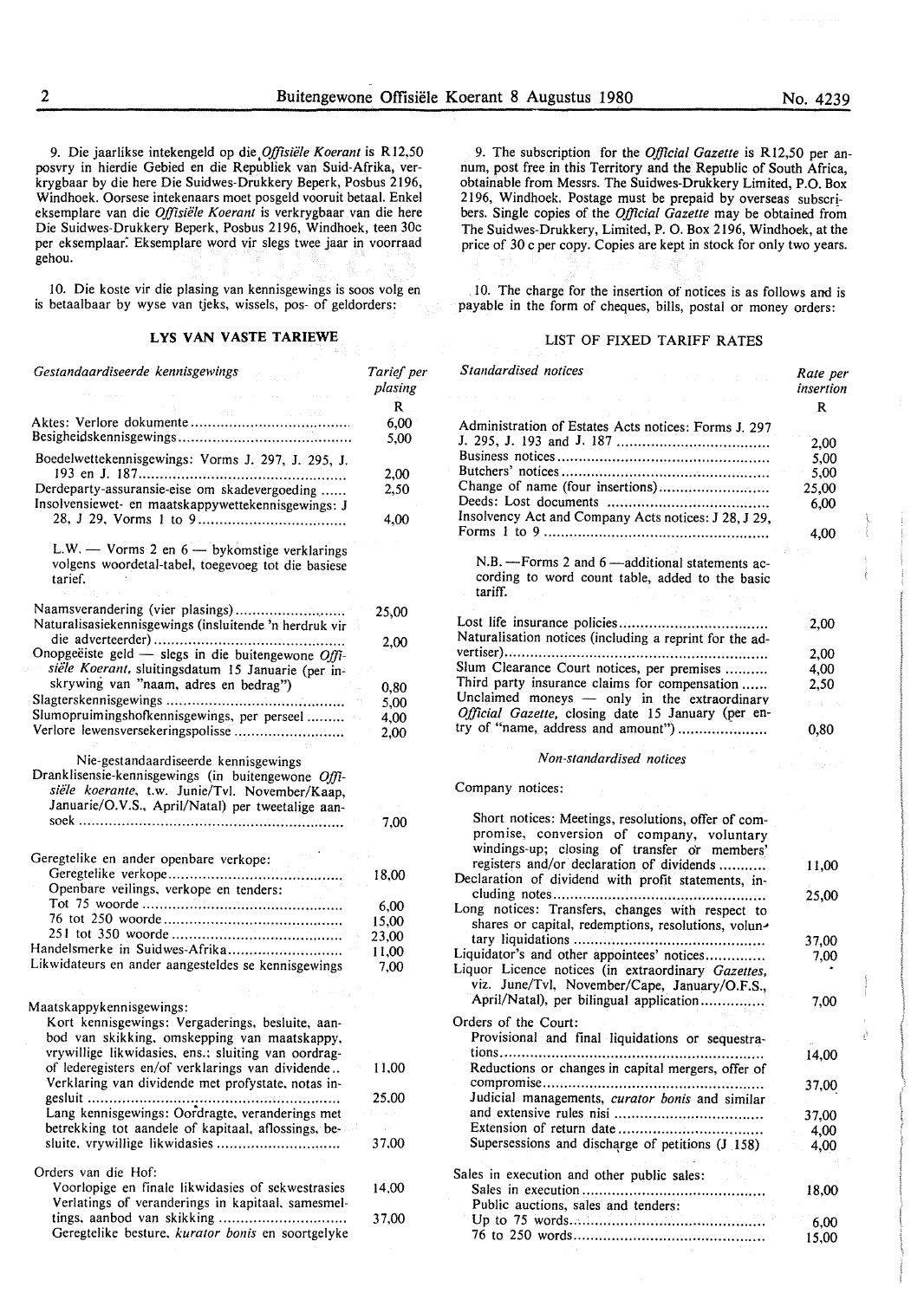|                                                    | 37.00 |  |  |
|----------------------------------------------------|-------|--|--|
|                                                    | 4.00  |  |  |
| Tersydestellings en afwysings van petisies (J 158) | -4.00 |  |  |

#### Vorm/Form J 187

# **LIKWIDASIE- EN DISTRIBUSIEREKENING IN BESTORWE BOEDELS WAT TER INSAE LÊ**

Ingevolge artikel 35(5) van Wet 66 van 1965, word hierby kennis gegee dat duplikate van die likwidasie- en distribusierekenings (eerste en finale, *tensy anders venneld)* in die boedels hieronder vermeld, in die kantore van die Meesters en Landdroste soos vermeld en gedurende 'n tydperk van 21 dae ( of korter of langer *indien spesiaal vermeld)* vanaf gemelde datums of vanaf datum van publikasie hiervan, as dit later is, ter insae lê van alle persone wat daarby belang het.

Indien binne genoemde tydperk geen besware daarteen by die betrokke Meesters ingedien word nie, gaan die eksekuteurs oor tot die uitbetalings ingevolge gemelde rekenings.

46/80 - PFAFF£ROTT Ernst Eberhard Wolf Egon 2502185021006 Tsumeb Barclays National Bank Ltd. Windhoek. 13/80 - LINDNER Johannes Wilhelm Siegfried 120610-5008-00-9 67 Brucken Street, Swakopmund Barclays National Bank Ltd. Windhoek.

105/80- PIETERSE Salomina Louisa 510701-0083-00-2 Huis Nr. 190, Kombat, Distrik Grootfontein David Jacobus Pieterse Otavi Barclays-Nasionale Bank Beperk Windhoek.

211/80 Gellert Lotte Elise 050814-0012-10-7 Sussanne-Grau Hein, Windhoek Barclays-Nasionale Bank Beperk Windhoek.

512/79 - GROENEWALD Johanna Elizabeth 031112-0005-00-5 Tsumeb Barclays-Nasionale Bank Beperk Windhoek.

## Vorm/Form J 193 **KENNISGEWING AAN KREDITEURE IN BESTORWE BOEDELS**

Alie persone wat vorderinge het teen die boedels hieronder vermeld, word hierby versoek om hul vorderinge by die betrokke eksekuteurs en binne 'n tydperk van 30 dae (of andersins soos aangedui) gereken vanaf die datum van publikasie hiervan in te lewer. Die inligting word verstrek in die volgorde: Boedelnommer. familienaam en voorname, geboortedatum, persoonsnommer, laaste adres, datum oorlede; nagelate eggenoot(note) se name familienaam, geboortedatum en persoonsnommer; naam en adre; van eksekuteurs of gemagtigde agent, tydperk toegelaat vir lewering van vorderings *indien anders as* 30 *dae.* 

246/80 - JACOBS Gerhard 7.10.1928 2810075034207 Erf 3464 Begoniastraat Khomasdal 14.6.1980 Agnes Agatha Jacobs (gebore Meyer) 7.3.1932 3203070022204 Boland Bank Beperk Windhoek.

272/80- MUBURGH Gabriel Nico 8 November 1939 391108 5021 00 9 Schonlaan 60, Windhoek 30 Mei 1980 Volkskas SW A/Namibie Beperk Pretoria.

243/80 - VAN NIEKERK Albert Nicolaas 1 Maart 1908 080301 5002 00 6 Posbus 110 Bethanien SWA 22 Mei 1980 Maria Johanna Elizabeth van Niekerk 21 Januarie 1916 1600121 0001 00 8 Volkskas Beperk Pretoria.

279/80 - LEUSCHNER Karl Richard 22.09.1919 190922 5006 007 Swakopmund 27.06.1980 Standard Bank SWA BPK. Windhoek.

291/80 - STRAUSS Hester Josina 29.07.1903 030739 0018 000 Windhoek 10.6.1980 Standard Bank SWA Bpk. Windhoek.

251/80 - RABEK Laszlo Elmar Istvan 10.01.1938 380110 5002 008 Windhoek 21.06.1980 Standard Bank SWA Bpk. Windhoek.

296/80- McLOUD Hester Johanna Elena (Helena) 21.3.1906 0603210022001 Windhoek 29,6.1980 Standard Bank SWA Bpk. Windhoek.

|  |  |  |  |  |  |  | 23.00 |  |       |  |  |
|--|--|--|--|--|--|--|-------|--|-------|--|--|
|  |  |  |  |  |  |  |       |  | 11,00 |  |  |
|  |  |  |  |  |  |  |       |  |       |  |  |

# **LIQUIDATION AND DISTRIBUTION ACCOUNTS IN DECEASED ESTATES LYING FOR INSPECTION**

In terms of section 35(5) of Act 66 of 1965, notice is hereby given that copies of the liquidation and distribution accounts (first and final, *unless otherwise stated)* in the estates specified below will be open for the inspection of all persons interested therein for a period of 21 days (or shorter or longer if *specially stated)* from the date specaled or from the date of publication hereof, whichever may be the later, and at the offices of the Masters and Magistrates as stated.

Should no objection thereto be lodged with the Masters concerned during the specified period, the executors will proceed to make payments in accordance with the accounts.

162/80- BURGER Andries Willem 611005 5007 00 O Aranos 8.08.1980 Aranos Standard Bank SWA Ltd. Windhoek.

460/79 - LABUSCHAGNE Jan Christiaan Albertus Christoffel 96 01 02 5005 006 Hentiesbaai **S.W.A.** en Gobabis. Tweede en Finale Likwidasie en Distribusie Rekening Labuschagne Elsie Rachel 8.08.1980 Gobabis Standard Bank SWA Ltd. Windhoek.

66/80 - LOUW Jan Plaas Bloukuil, distrik Keetmanshoop Susanna Louw Keetmanshoop C. P. van der Merwe & Kie Posbus 180 Keetmanshoop.

18/80 - METJE Adolf Heinrich Wilfrid (also known as Wilfried Adolf Heinrich and also Wilfrid Adolf Heinrich) 980731 5004 00 I 10 Von Eckenbrecher Street Klein Windhoek Windhoek S.W.A. Syfrets Trust and Executor South Africa Ltd'. P.O. Box 61058, Marshalltown. 2107

# **NOTICE TO CREDITORS IN DECEASED ESTATES**

All persons having claims against the estates mentioned below are hereby called upon to lodge their claims with the executors concerned, within 30 days (or otherwise as indicated) calculated from the date of publication hereof. The information is given in the following order: Estate number, surname and christian names, date of birth, identity number, last address, date of death; surviving spouse's names, surname date of birth and identity number; name and address of executor or authorised agent, period allowed for lodgement of claims if *other than* 30 *days.* 

86/80 - SEQUEIRA Diamantina Humberto Coito 14.4.1956 560414 5114 108 Windhoek 17.2.1980 J.M. Powell P.O. Box 156 Windhoek.

240/80 - TIETZ Arnold Kurt 3 September 1924 240-903- 5017-00-4 Tsumeb 4 Junie 1980 Lucy Charlotte Tietz 16 January 1927 270116 0015 005 Barclays National Bank Ltd. Windhoek.

292/80 RABE Friedrich Wilhelm 17th July 1902 020717-5004- 00-2 Hahnemann Street 21 Windhoek. 26th June 1980 Barclays Nasionale Bank Beperk Windhoek.

289/80 - BRITS Jurie Hendrik 23 Desember 1917 171223" 5009 00 7 Aranas l Julie 1980 Brits Catharina Johanna Maria Standard Bank SWA Beperk Windhoek.

297/80 - SWARTS Andries 3.10.1927 271003 5042 003 Windhoek 14.7.1980 Swarts Susanna Wilhelmina Standard Bank SWA Bpk. Windhoek.

Vorm JI87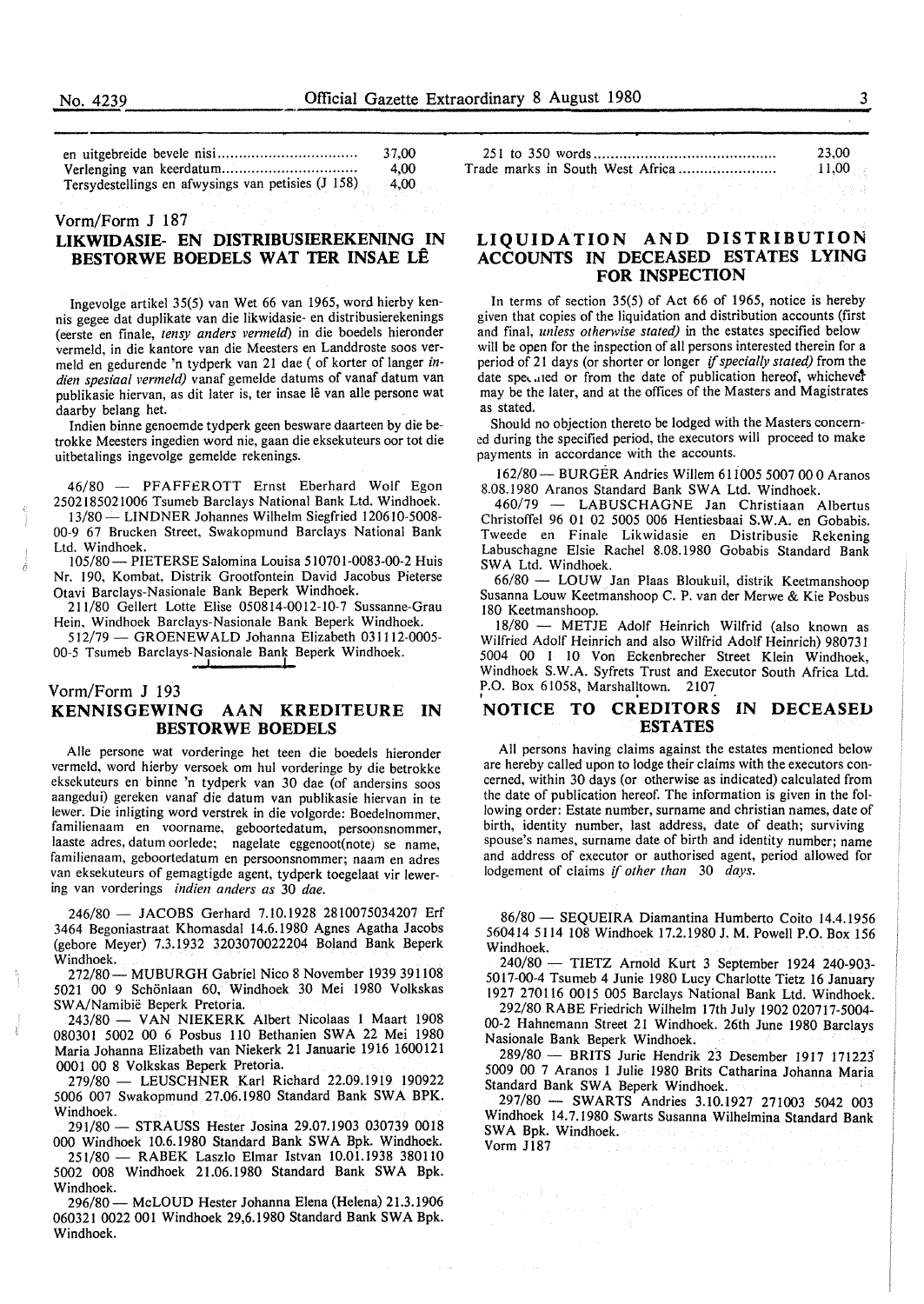#### Vorm/Form J 29

# **EERSTE BYEENKOMSTE VAN SKULDEISERS, KONTRIBUANTE, LEDE OF SKULDBRIEF-HOUERS VAN GESEKWESTREERDE BOEDELS, MAA TSKAPPYE IN LIKWIDASIE OF ONDER VOORLOPIGE GEREGTELIKE BESTUUR**

Nademaal die boedels of maatskappye hieronder vermeld op las van die Hooggeregshof van Suid-Afrika gesekwestreer, gelikwideer of onder voorlopige geregtelike bestuur geplaas is, word hierby deur die Meesters van die Hooggeregshof ingevolge artikels 17(4) en 40 (1) van die Insolvensiewet, 1936, artikels 119(3), 125 (1) en I *96bis* (4) van die Maatskappywet, I 926, en artikels 356 (1), 364 (I) en 429 van die Maatskappywet, 1973, kennis gegee dat 'n eerste byeenkoms van skuldeisers, kontribuante, lede of skuldbriefhouers

van genoemde boedels of maatskappye op die datums, ure en plekke hieronder vermeld, vir die bewys van eise teen die boedels of maatskappye, die verkiesing van kurators, likwidateurs of geregtelike bestuurders of bestuurders of voorlopige geregtelike bestuurders, of vir die doeleindes bedoel in artikel 364 of 431 van Wet 61 van 1973, na gelang van die geval, gehou sal word.

In 'n plek waarin 'n kantoor van 'n Meester is, word die byeenkoms voor die Meester en op ander plekke voor die Landdros gehou.

#### W8/80-JANSE VAN RENSBURG- Louis wat handel dryf as Union Hotel, Gibeonerweg, Keetmanshoop 25 Junie 1980 25 Julie 1980 22 Augustus 1980 JO vm Windhoek. Meester van die Hooggeregshof Windhoek.

Magistrate.

# Form/Vorm J 297

### **VERKIESING VAN EKSEKUTEURS**

Aangesicn die boedels van die persone hieronder vermeld nie verteenwoordig is nie word hierby deur Meesters van die Hooggeregshof van Suid-Afrika aan belanghebbendes kennis gegee dat byecnkomstc ten opsigte van die verskillende boedels op die plekkc, datums en tye vermeld, gehou sal word, met die doel om 'n persoon of persone te kies vir goedkeuring deur die onderskeie Meesters as geskik en bekwaam om deur hulle aangestel te word as cksekuteurs, kurators of voogde. na gelan\_g van omstandighede, met aanduiding van die besonderhede in die volgorde: Boedelnommer, familienaam en voorname van oorlede persoon, en beroep; datum van oorlyc: plek. datum en tyd van byeenkoms.

# **ELECTION OF EXECUTORS**

Meetings in place in which there is a Master's office, will be held before the Master, elsewhere they will be held before the

**FIRST MEETINGS OF CREDITORS, CONTRIBU-TORIES, MEMBERS OR DEBENTURE-HOLDERS OF SEQUESTRATED ESTATES, COMPANIES BEING WOUND UP OR PLACED UNDER PROVI-SIONAL JUDICIAL MANAGEMENT**  The estates and companies mentioned below having been placed under sequestration, being wound up or having been placed under provisional judicial management by order of the Supreme Court of South Africa, Masters of the Supreme Court hereby give notice, pursuant to sections 17 (4) and 40 (I) of the Insolvency Act, 1936, sections 119 (3), 125 (I) and *196bis* (4) of the Companies Act, 1926, and sections 356 (I), 364 (1) and 429 of the Companies Act, 1973, that a first meeting of creditors, contributories, members or debenture-holders of the said estates or companies will be held on the dates and at the times and places mentioned below, for proof of claims against the estates or companies, the election of trustees, liquidators or judicial managers or managers or provisional judicial managers or for the purposes referred to in section 364 or 431 of

Act 61 of 1973, as the case may be.

The estates of the persons mentioned below being unrepresented, interested parties are hereby given notice by Masters of the Supreme Court of South Africa, that meetings will be held in the several estates at the places, dates and times specified, for the purpose of selecting some person or persons for approval by the respective Masters, as fit and proper to be appointed by them as executors, curators or tutors, as the case may be, indicating the particulars as follows: Estate number, surname and christian names of deceased, and occupation; date of death; place, date and time of meeting.

306/80- HOLTZHAUSEN Louisa Catrina Huisvrou 16 Junie 1980 10 vm 15/8/80 Windhoek. Meester van die Hooggeregshof, Windhoek.

# **Vorm/Form 4**

# **LIKWIDASIE-, DISTRIBUSIE OF KONTRIBU-SIEREKENINGS IN GESEKWESTREERDE BOEDELS OF MAATSKAPPYE IN LIKWIDASIE**

ingevolge artikel I 08 (2) van die Insolvensiewet, 1936, artikel 136 (2) van die Maatskappywet, 1926, en artikel 406 (3) van die Maatskappywet, 1973, word hierby kennis gegee dat die likwidasie-, distribusie- of kontribusierekenings in die boedels of die maatskappye, na gelang van die geval, hieronder vermeld ter insae van skuldeisers of kontribuante sal lê op die kantore van die Meesters en Landdroste daarin genoem, gedurende 'n tydperk van 14 dae, of die tydperk wat daarin vermeld is, vanaf die datum hieronder vermeld of vanaf die datum van publikasie hiervan, watter datum ook al die laaste is.

# **LIQUIDATION ACCOUNTS AND PLANS. OF DISTRIBUTION OR CONTRIBUTION IN SEQUESTRATED ESTATES OR COMPANIES BEING WOUND UP**

Pursuant to section 108 (2) of the Insolvency Act, 1936, section 136 (2) of the Companies Act, 1926, and section 406 (3) of the Companies Act, 1973, notice is hereby given that the liquidation account and plans of distribution or contribution in the estates or the companies mentioned below will lie open for inspection by creditors or contributories at the offices of the Masters and the Magistrates stated therein, for a period of 14 days, or for such a period as stated therein, from the dates mentioned below or from the date of publication hereof, whichever may be the later date.

W7/79 - Insolvente Boedel van Pieter Willem Esterhuizen Eerste en Finale Likwidasie- en Distribusierekening Mariental. J. A. Botma Lentin Botma & De Waal Passanogebou Posbus 38 Keetmanshoop. Jl93